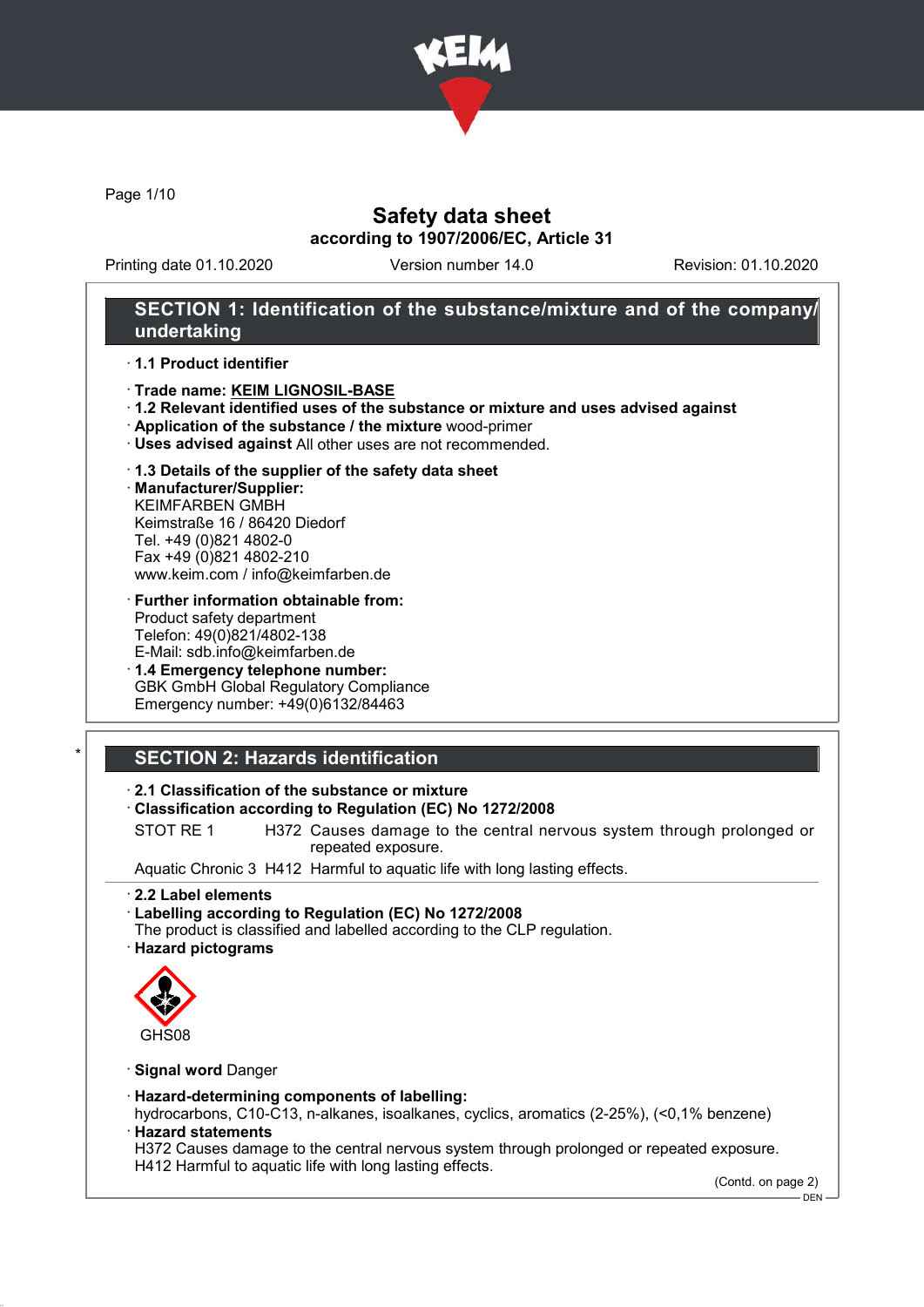

Page 2/10

## Safety data sheet according to 1907/2006/EC, Article 31

Printing date 01.10.2020 Version number 14.0 Revision: 01.10.2020

(Contd. of page 1)

#### Trade name: KEIM LIGNOSIL-BASE

### · Precautionary statements

- P102 Keep out of reach of children.
- P260 Do not breathe mist/vapours/spray.
- P273 Avoid release to the environment.
- P270 Do not eat, drink or smoke when using this product.
- P314 Get medical advice/attention if you feel unwell.
- P501 Dispose of contents/container in accordance with local/regional/national/international regulations.
- · 2.3 Other hazards

### · Results of PBT and vPvB assessment

- · PBT: Not applicable
- · vPvB: Not applicable

## SECTION 3: Composition/information on ingredients

#### · 3.2 Mixtures

· Description: Mixture of substances listed below with nonhazardous additions.

| · Dangerous components:                 |                                                                                                             |           |  |  |
|-----------------------------------------|-------------------------------------------------------------------------------------------------------------|-----------|--|--|
| CAS: 64742-82-1<br>EC number: 919-164-8 | hydrocarbons, C10-C13, n-alkanes, isoalkanes, 25-50%<br>cyclics, aromatics (2-25%), (<0,1% benzene)         |           |  |  |
|                                         | Reg.nr.: 01-2119473977-17-XXXX $\circledast$ STOT RE 1, H372; Asp. Tox. 1, H304; Aquatic<br>Chronic 3, H412 |           |  |  |
| CAS: 22464-99-9<br>EINECS: 245-018-1    | 2-ethylhexanoic acid, zirconium salt<br>Repr. 2, H361d                                                      | $< 0.3\%$ |  |  |
| Reg.nr.: 01-2119979088-21-XXXX          |                                                                                                             |           |  |  |

· Additional information: For the wording of the listed hazard phrases refer to section 16.

## SECTION 4: First aid measures

### · 4.1 Description of first aid measures

General information:

With appearance of symptoms or in cases of doubt seek medical advice .

When seeing the doctor we suggest to present this safety data sheet.

· After inhalation:

Supply fresh air; consult doctor in case of complaints.

Keep affected person warm and quiet.

In case of unconsciousness place patient stably in side position for transportation.

· After skin contact:

Immediately wash with water and soap and rinse thoroughly.

Do not use solvents or thinners. If skin irritation continues, consult a doctor.

- · After eye contact:
- 

Rinse opened eye for several minutes under running water. Then consult a doctor.

After swallowing:

Rinse mouth and throat well with water.

(Contd. on page 3)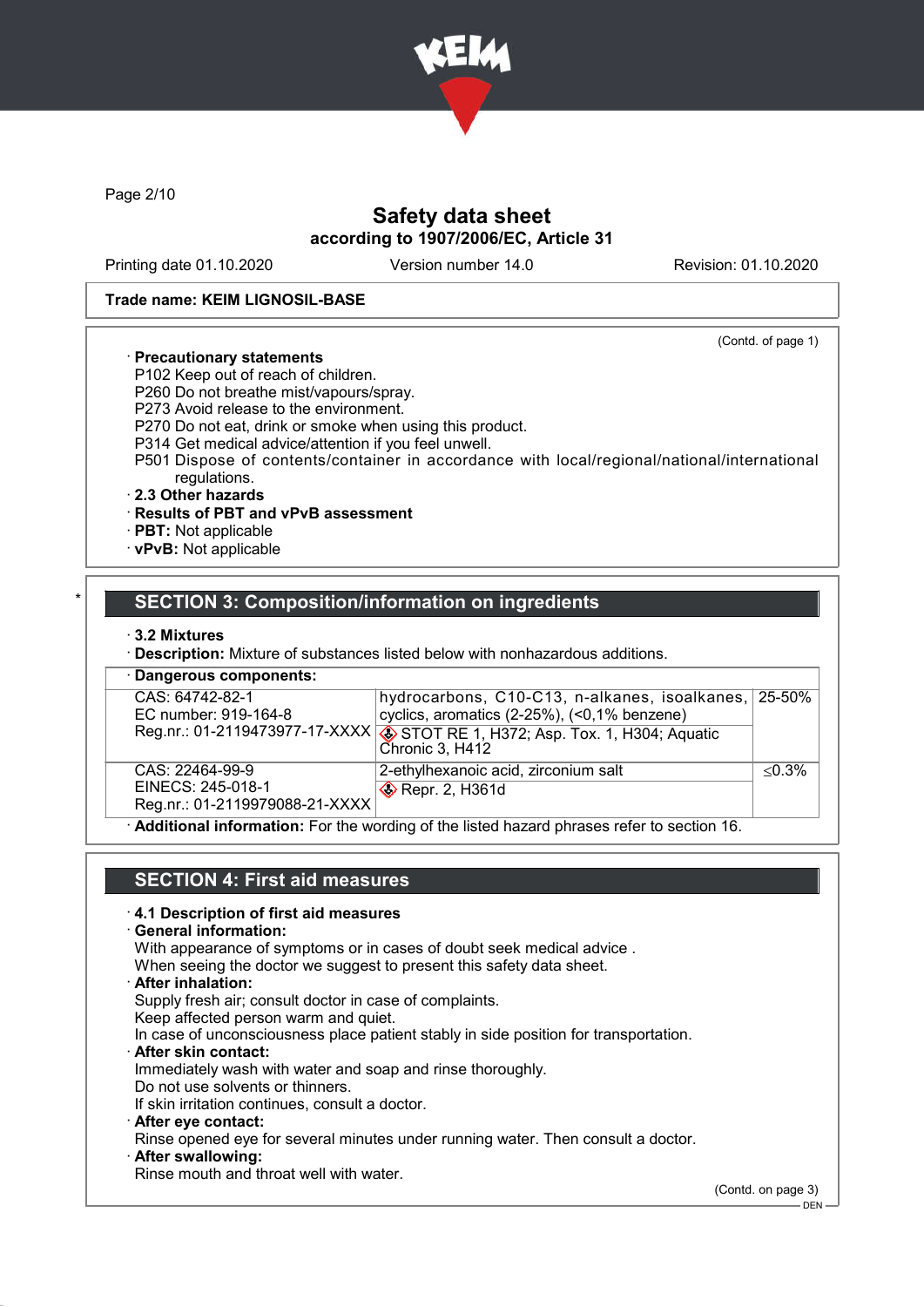

Page 3/10

## Safety data sheet according to 1907/2006/EC, Article 31

Printing date 01.10.2020 Version number 14.0 Revision: 01.10.2020

### Trade name: KEIM LIGNOSIL-BASE

Do not induce vomiting; call for medical help immediately.

(Contd. of page 2)

- · 4.2 Most important symptoms and effects, both acute and delayed
- No further relevant information available.
- · 4.3 Indication of any immediate medical attention and special treatment needed Symptomatic treatment

## **SECTION 5: Firefighting measures**

- · 5.1 Extinguishing media
- · Suitable extinguishing agents:
- CO2, powder or water spray. Fight larger fires with water spray or alcohol resistant foam.
- · For safety reasons unsuitable extinguishing agents: Water with full jet
- · 5.2 Special hazards arising from the substance or mixture
- Formation of toxic gases is possible during heating or in case of fire. In case of fire, the following can be released:
- carbon oxide (COx)
- Nitrogen oxides (NOx)
- · 5.3 Advice for firefighters
- · Specila protective equipment: Wear self-contained respiratory protective device.
- · Additional information
- In case of fire do not breathe smoke, fumes and vapours.

Dispose of fire debris and contaminated fire fighting water in accordance with official regulations. Collect contaminated fire fighting water separately. It must not enter the sewage system.

## SECTION 6: Accidental release measures

· 6.1 Personal precautions, protective equipment and emergency procedures Ensure adequate ventilation Do not inhale fumes. Use respiratory protective device against the effects of fumes/dust/aerosol. Avoid contact with skin and eyes. Respect the protection rules (see section 7 a. 8). Keep away from ignition sources. · 6.2 Environmental precautions: Do not allow product to reach sewage system or any water course. Inform respective authorities in case of seepage into water course or sewage system. · 6.3 Methods and material for containment and cleaning up: Absorb with non-combustible liquid-binding material (sand, earth, diatomite, vermiculite). Ensure adequate ventilation. Dispose of the material collected according to regulations. Clear contaminated areas thoroughly. 6.4 Reference to other sections See Section 7 for information on safe handling. See Section 8 for information on personal protection equipment.

(Contd. on page 4)

 $-$  DEN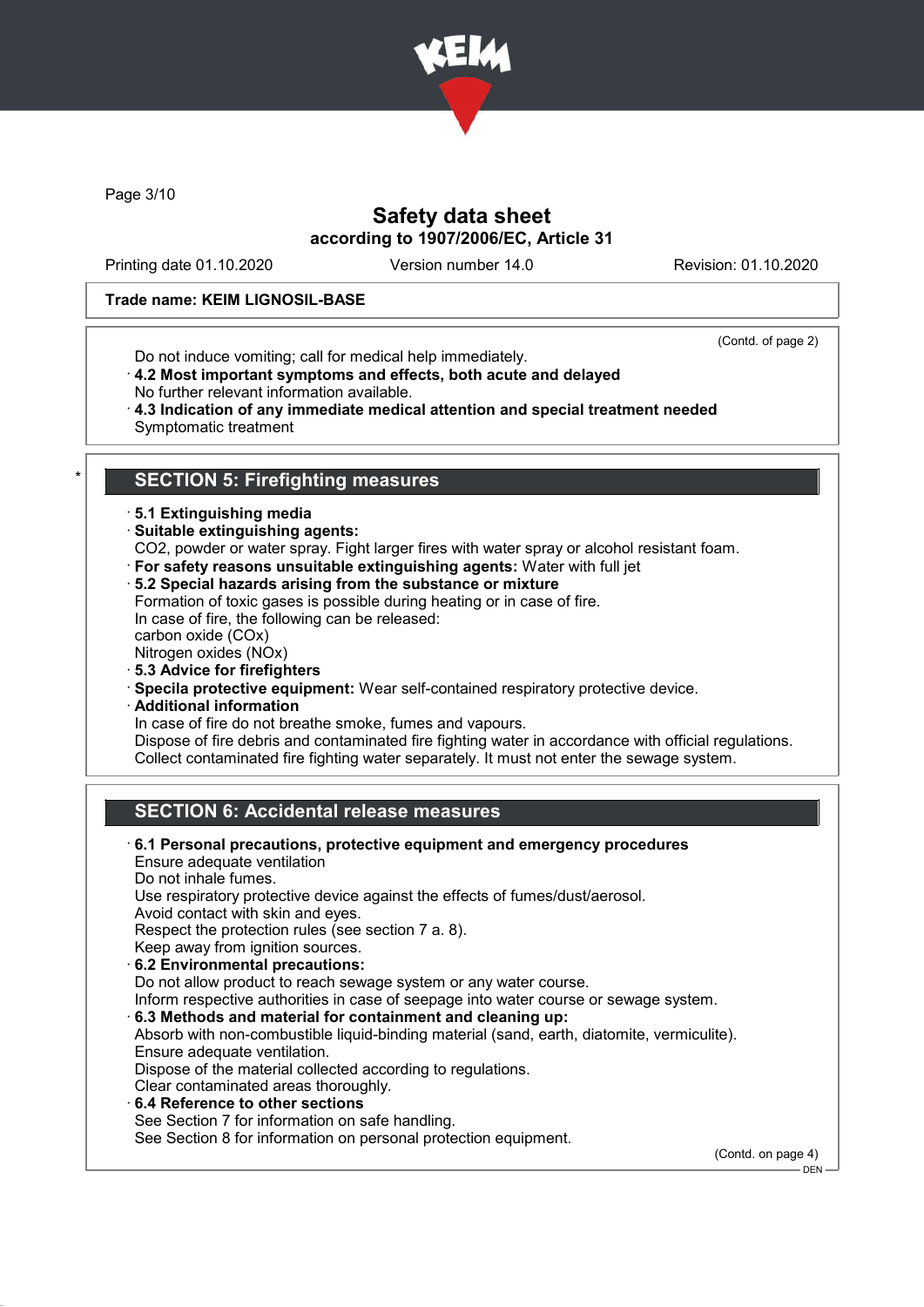

Page 4/10

## Safety data sheet according to 1907/2006/EC, Article 31

Printing date 01.10.2020 Version number 14.0 Revision: 01.10.2020

(Contd. of page 3)

### Trade name: KEIM LIGNOSIL-BASE

See Section 13 for disposal information.

## **SECTION 7: Handling and storage**

· 7.1 Precautions for safe handling Store in cool, dry place in tightly closed receptacles. Keep away from heat and direct sunlight. Avoid contact with skin and eyes. Ensure good ventilation/exhaustion at the workplace. Prevent formation of aerosols. See item 8 (8.2) for information about suitable protective equipment and technical precautions. Respect the protection rules. Information about fire - and explosion protection: Protect from heat. Fumes can combine with air to form an explosive mixture. Keep ignition sources away - Do not smoke. Protect against electrostatic charges. · 7.2 Conditions for safe storage, including any incompatibilities · Storage: · Requirements to be met by storerooms and receptacles: Keep in the original containers in a cool and dry place. Keep container tightly closed. Do not empty container under pressure, non-pressure vessel! Close opened containers carefully and store upright, to prevent any leakage. Information about storage in one common storage facility: Store away from flammable substances. Do not store together with alkalis (caustic solutions). Do not store together with oxidising and acidic materials. Further information about storage conditions: Store receptacle in a well ventilated area. Protect from heat and direct sunlight. Protect from frost. · Storage class: 6.1C · 7.3 Specific end use(s) No further relevant information available. SECTION 8: Exposure controls/personal protection · 8.1 Control parameters

· Ingredients with limit values that require monitoring at the workplace:

The product does not contain any relevant quantities of materials with critical values that have to be monitored at the workplace.  $\overline{N}$ 

| 22464-99-9 2-ethylhexanoic acid, zirconium salt |                                                         |                                                           |  |  |
|-------------------------------------------------|---------------------------------------------------------|-----------------------------------------------------------|--|--|
| Oral                                            |                                                         | Long-term - systemic effects 4.51 mg/kg bw/day (consumer) |  |  |
| Dermal                                          | Long-term - systemic effects 6.49 mg/kg bw/day (worker) |                                                           |  |  |

DEN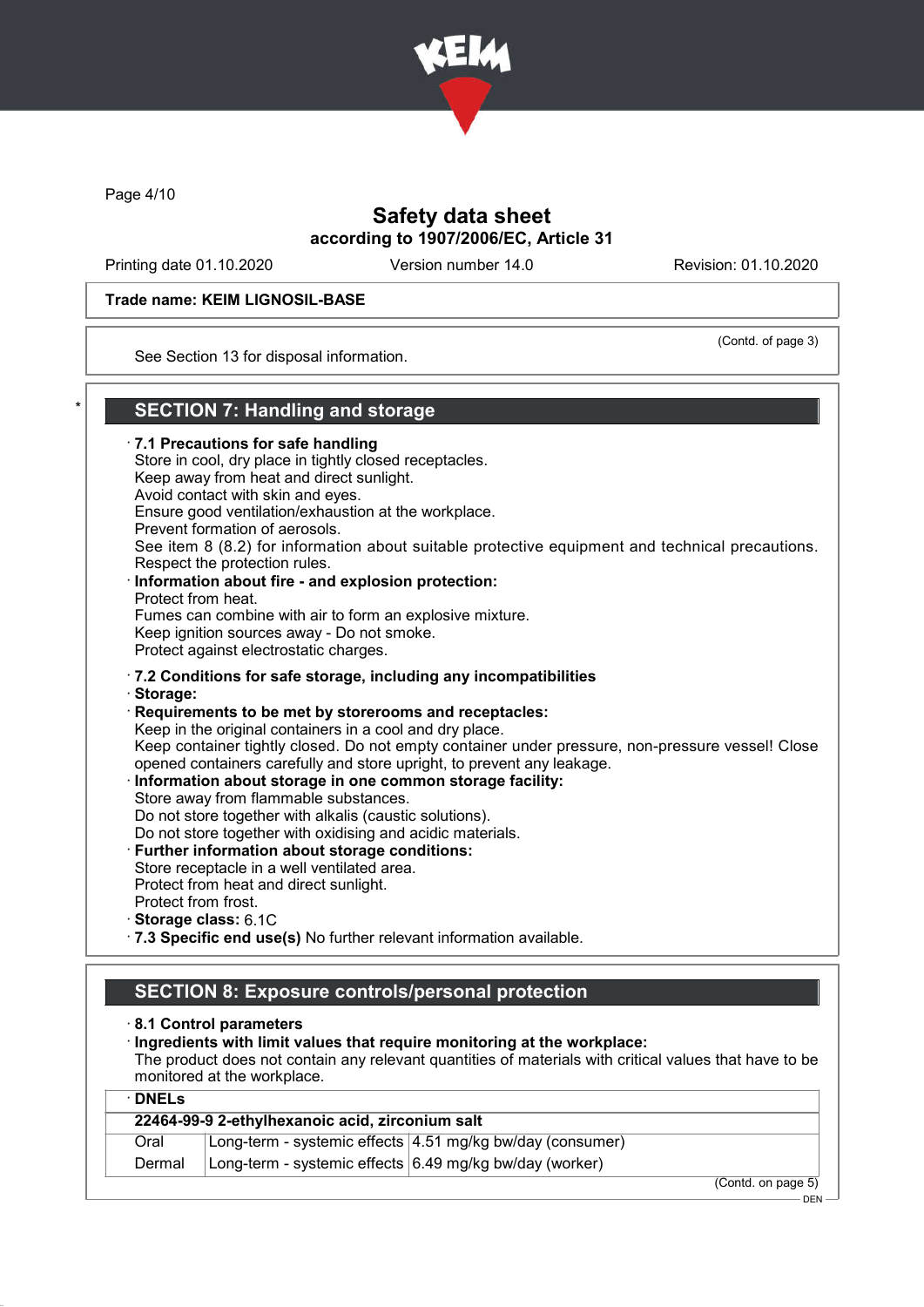

Page 5/10

## Safety data sheet according to 1907/2006/EC, Article 31

Printing date 01.10.2020 Version number 14.0 Revision: 01.10.2020

### Trade name: KEIM LIGNOSIL-BASE

|                                                                                                                                                                                                                                                                                                                                                                                                                                              |                                                                                                                                                                                                                               |                           |                                                                                                                                                                                                    | (Contd. of page 4) |  |
|----------------------------------------------------------------------------------------------------------------------------------------------------------------------------------------------------------------------------------------------------------------------------------------------------------------------------------------------------------------------------------------------------------------------------------------------|-------------------------------------------------------------------------------------------------------------------------------------------------------------------------------------------------------------------------------|---------------------------|----------------------------------------------------------------------------------------------------------------------------------------------------------------------------------------------------|--------------------|--|
|                                                                                                                                                                                                                                                                                                                                                                                                                                              | Long-term - systemic effects 3.25 mg/kg bw/day (consumer)                                                                                                                                                                     |                           |                                                                                                                                                                                                    |                    |  |
|                                                                                                                                                                                                                                                                                                                                                                                                                                              | Inhalative   Long-term - systemic effects   32.97 mg/m <sup>3</sup> (worker)                                                                                                                                                  |                           |                                                                                                                                                                                                    |                    |  |
|                                                                                                                                                                                                                                                                                                                                                                                                                                              | Long-term - systemic effects $ 8.13 \text{ mg/m}^3$ (consumer)                                                                                                                                                                |                           |                                                                                                                                                                                                    |                    |  |
| · PNECs                                                                                                                                                                                                                                                                                                                                                                                                                                      |                                                                                                                                                                                                                               |                           |                                                                                                                                                                                                    |                    |  |
|                                                                                                                                                                                                                                                                                                                                                                                                                                              | 22464-99-9 2-ethylhexanoic acid, zirconium salt                                                                                                                                                                               |                           |                                                                                                                                                                                                    |                    |  |
| Aquatic compartment - freshwater                                                                                                                                                                                                                                                                                                                                                                                                             |                                                                                                                                                                                                                               | 0.36 mg/l (freshwater)    |                                                                                                                                                                                                    |                    |  |
| Aquatic compartment - marine water                                                                                                                                                                                                                                                                                                                                                                                                           |                                                                                                                                                                                                                               | 0.036 mg/l (marine water) |                                                                                                                                                                                                    |                    |  |
|                                                                                                                                                                                                                                                                                                                                                                                                                                              | Aquatic compartment - sediment in freshwater                                                                                                                                                                                  |                           | 6.37 mg/kg sed dw (sediment fresh water)                                                                                                                                                           |                    |  |
|                                                                                                                                                                                                                                                                                                                                                                                                                                              | Aquatic compartment - sediment in marine water                                                                                                                                                                                |                           | 0.637 mg/kg sed dw (sediment marine water)                                                                                                                                                         |                    |  |
|                                                                                                                                                                                                                                                                                                                                                                                                                                              | Terrestrial compartment - soil                                                                                                                                                                                                |                           | 1.06 mg/kg dw (soil)                                                                                                                                                                               |                    |  |
|                                                                                                                                                                                                                                                                                                                                                                                                                                              | Sewage treatment plant                                                                                                                                                                                                        |                           | 71.7 mg/l (sewage treatment plant)                                                                                                                                                                 |                    |  |
|                                                                                                                                                                                                                                                                                                                                                                                                                                              | · Additional information: The lists valid during the making were used as basis.                                                                                                                                               |                           |                                                                                                                                                                                                    |                    |  |
| <b>Material of gloves</b>                                                                                                                                                                                                                                                                                                                                                                                                                    | Keep away from foodstuffs, beverages and feed.<br><b>Respiratory protection:</b><br>exposure use self-contained respiratory protective device.<br><b>Combination filter A2/P2</b><br>· Protection of hands: Protective gloves |                           | In case of brief exposure or low pollution use respiratory filter device. In case of intensive or longer                                                                                           |                    |  |
|                                                                                                                                                                                                                                                                                                                                                                                                                                              | suitable material e.g.:                                                                                                                                                                                                       |                           |                                                                                                                                                                                                    |                    |  |
| Nitrile rubber, NBR<br>Recommended thickness of the material: $\geq 0.5$ mm<br>The selection of the suitable gloves does not only depend on the material, but also on further marks<br>of quality and varies from manufacturer to manufacturer. As the product is a preparation of several<br>substances, the resistance of the glove material can not be calculated in advance and has therefore<br>to be checked prior to the application. |                                                                                                                                                                                                                               |                           |                                                                                                                                                                                                    |                    |  |
|                                                                                                                                                                                                                                                                                                                                                                                                                                              | Penetration time of glove material                                                                                                                                                                                            |                           |                                                                                                                                                                                                    |                    |  |
|                                                                                                                                                                                                                                                                                                                                                                                                                                              | Value for the permeation: level $\geq 6$ (480 min)                                                                                                                                                                            |                           | The determined penetration times according to EN 16523-1:2015 are not performed under practical<br>conditions. Therefore a maximum wearing time, which corresponds to 50% of the penetration time, |                    |  |
| is recommended.<br>The exact break trough time has to be found out by the manufacturer of the protective gloves and<br>has to be observed.                                                                                                                                                                                                                                                                                                   |                                                                                                                                                                                                                               |                           |                                                                                                                                                                                                    |                    |  |
|                                                                                                                                                                                                                                                                                                                                                                                                                                              |                                                                                                                                                                                                                               |                           |                                                                                                                                                                                                    |                    |  |
|                                                                                                                                                                                                                                                                                                                                                                                                                                              | Eye protection: Tightly sealed goggles                                                                                                                                                                                        |                           |                                                                                                                                                                                                    |                    |  |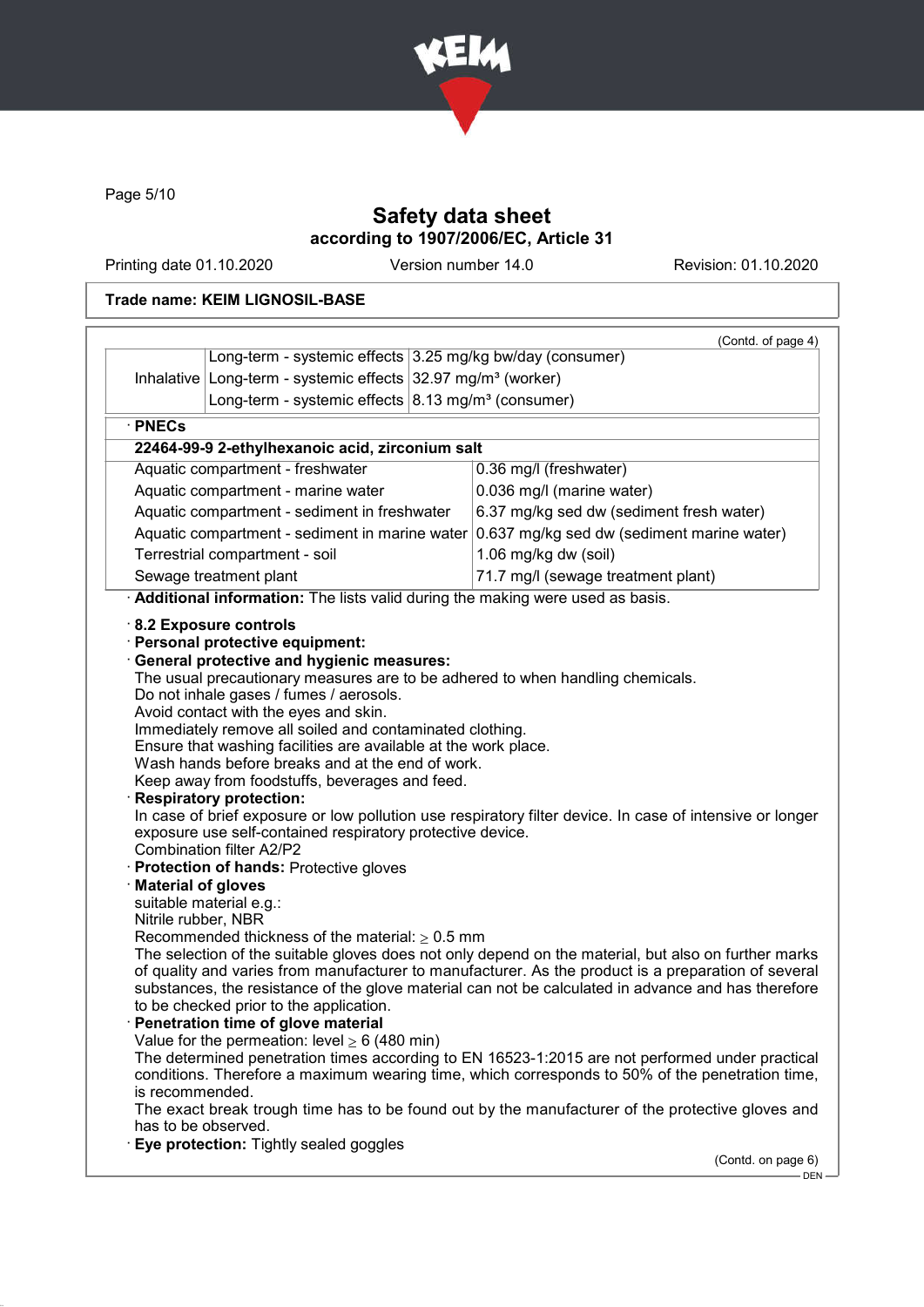

Page 6/10

## Safety data sheet according to 1907/2006/EC, Article 31

Printing date 01.10.2020 Version number 14.0 Revision: 01.10.2020

(Contd. of page 5)

### Trade name: KEIM LIGNOSIL-BASE

· Body protection:

Protective work clothing

Oil resistant protective clothing

# **SECTION 9: Physical and chemical properties**

| $\cdot$ 9.1 Information on basic physical and chemical properties |                                               |  |  |  |
|-------------------------------------------------------------------|-----------------------------------------------|--|--|--|
| <b>General Information</b>                                        |                                               |  |  |  |
| · Appearance:<br>Form:                                            | Fluid                                         |  |  |  |
| Colour:                                                           | Colourless                                    |  |  |  |
| · Odour:                                                          | Characteristic                                |  |  |  |
| Odour threshold:                                                  | Not determined                                |  |  |  |
| · pH-value:                                                       | Not determined                                |  |  |  |
| Change in condition                                               |                                               |  |  |  |
| <b>Melting point/freezing point:</b>                              | Not determined                                |  |  |  |
| Initial boiling point and boiling range: >176 °C                  |                                               |  |  |  |
| · Flash point:                                                    | 62 °C                                         |  |  |  |
| · Flammability (solid, gas):                                      | Not applicable                                |  |  |  |
| · Ignition temperature:                                           | Not determined                                |  |  |  |
| · Decomposition temperature:                                      | Not determined                                |  |  |  |
| · Auto-ignition temperature:                                      | Product is not selfigniting.                  |  |  |  |
| <b>Explosive properties:</b>                                      | Product does not present an explosion hazard. |  |  |  |
| <b>Explosion limits:</b>                                          |                                               |  |  |  |
| Lower:                                                            | 1.4 Vol %                                     |  |  |  |
| Upper:                                                            | 7.6 Vol %                                     |  |  |  |
| · Vapour pressure:                                                | Not determined.                               |  |  |  |
| Density at 20 °C:                                                 | $0.94*$ g/cm <sup>3</sup>                     |  |  |  |
| · Relative density                                                | Not determined                                |  |  |  |
| · Vapour density                                                  | Not determined.                               |  |  |  |
| <b>Evaporation rate</b>                                           | Not determined.                               |  |  |  |
| · Solubility in / Miscibility with                                |                                               |  |  |  |
| water:                                                            | Insoluble                                     |  |  |  |
| · Partition coefficient: n-octanol/water:                         | Not determined.                               |  |  |  |
| · Viscosity:                                                      |                                               |  |  |  |
| Dynamic:                                                          | Not determined.                               |  |  |  |
| Kinematic at 40 °C:                                               | $>20.5$ mm <sup>2</sup> /s                    |  |  |  |
|                                                                   | (Contdonnone 7)                               |  |  |  |

(Contd. on page 7)

 $-$  DEN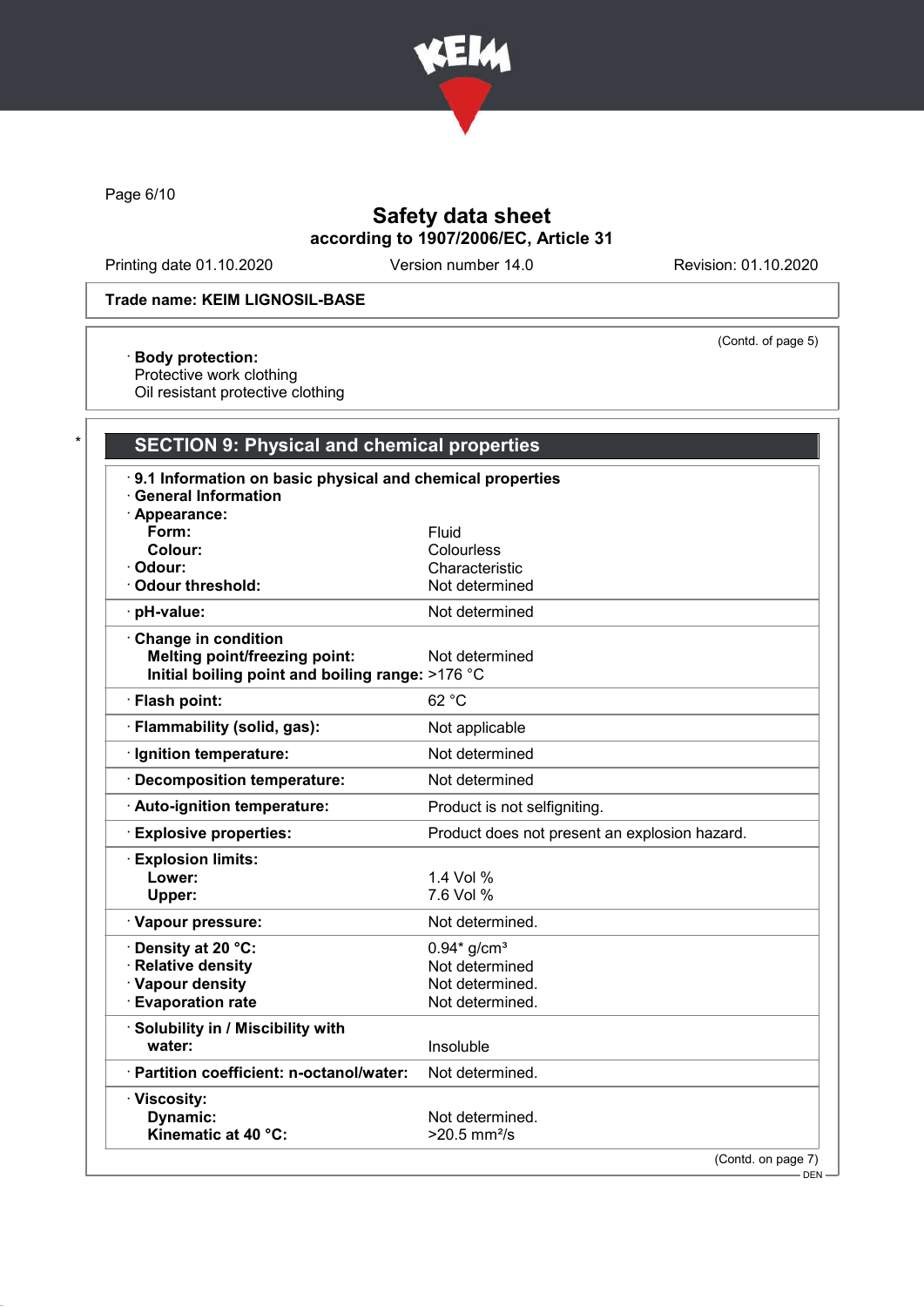

Page 7/10

## Safety data sheet according to 1907/2006/EC, Article 31

Printing date 01.10.2020 Version number 14.0 Revision: 01.10.2020

(Contd. of page 6)

### Trade name: KEIM LIGNOSIL-BASE

· 9.2 Other information \* The values are for freshly produced material and may change with the time.

## SECTION 10: Stability and reactivity

- · 10.1 Reactivity No further relevant information available.
- · 10.2 Chemical stability Stable under normal conditions of storage and use.
- · Thermal decomposition / conditions to be avoided:
- No decomposition if used according to specifications.
- · 10.3 Possibility of hazardous reactions Strong exothermic reaction with acids. Violent reactions with strong alkalis and oxidising agents.
- · 10.4 Conditions to avoid No further relevant information available.
- · 10.5 Incompatible materials:
- Acids
- Bases
- oxidizing agents
- · 10.6 Hazardous decomposition products:

No hazardous decomposition products if stored and handled as prescribed.

## **SECTION 11: Toxicological information**

· 11.1 Information on toxicological effects · Acute toxicity Based on available data, the classification criteria are not met. · Primary irritant effect: · Skin corrosion/irritation Has de-greasing effect on skin. Repeated exposure may cause skin dryness or cracking. Frequent persistent contact with the skin may cause skin irritation. · Serious eye damage/irritation Based on available data, the classification criteria are not met. · during inhalation: Vapours may cause drowsiness and dizziness. Irritant effect possible. hydrocarbons, C10-C13, n-alkanes, isoalkanes, cyclics, aromatics (2-25%), (<0,1% benzene): Asp. Tox. 1, H304 (see Section 3) · during swallowing: Irritant effect possible · Respiratory or skin sensitisation Based on available data, the classification criteria are not met. · Other information (about experimental toxicology): Experimental analysis are not available. The product was not tested. The statements on toxicology have been derived from the properties of the individual components. · CMR effects (carcinogenity, mutagenicity and toxicity for reproduction) 2-ethylhexanoic acid, zirconium salt: Repr.2 H361d (see Section 3) · Germ cell mutagenicity Based on available data, the classification criteria are not met. · Carcinogenicity Based on available data, the classification criteria are not met. (Contd. on page 8)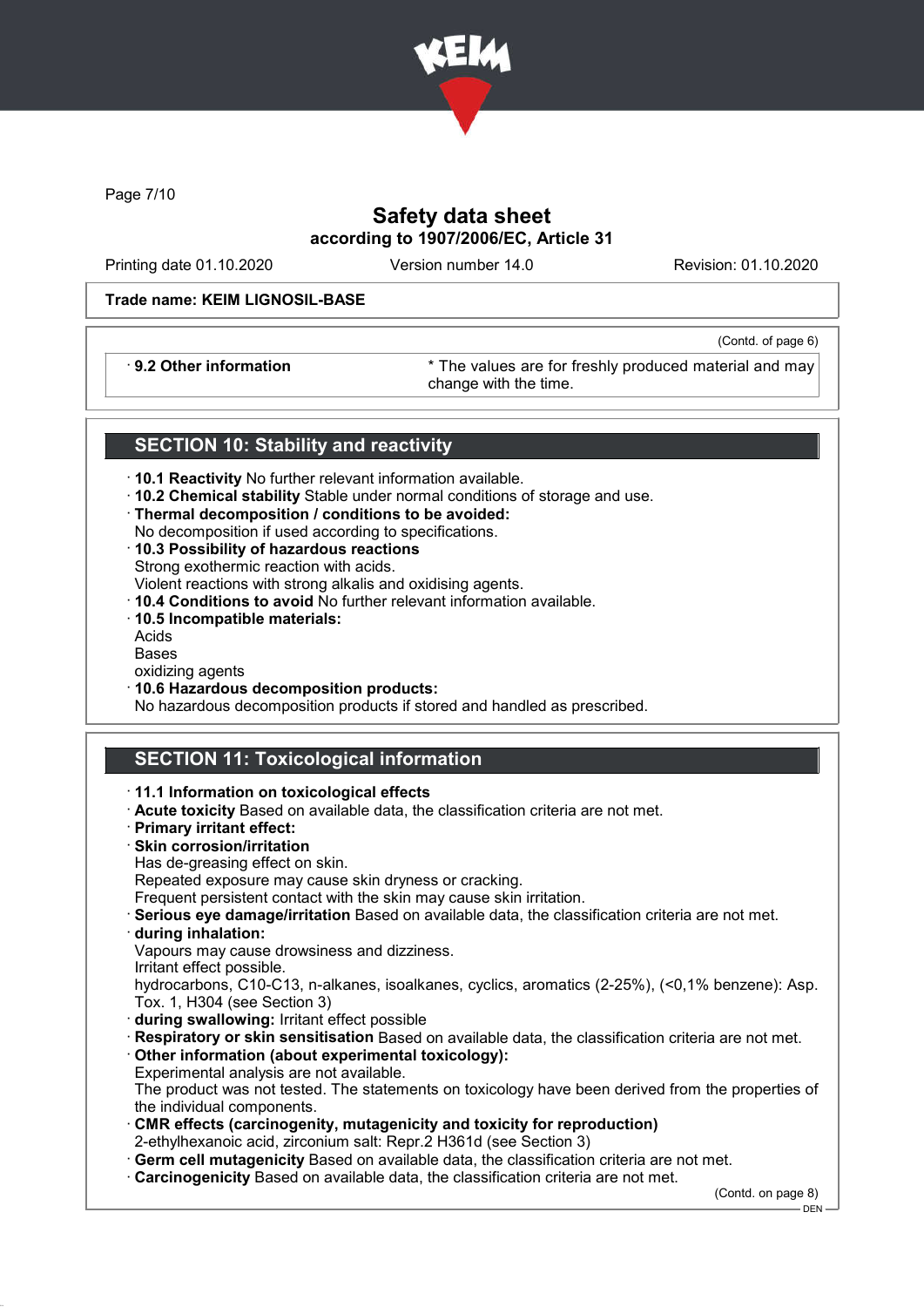

Page 8/10

## Safety data sheet according to 1907/2006/EC, Article 31

Printing date 01.10.2020 Version number 14.0 Revision: 01.10.2020

### Trade name: KEIM LIGNOSIL-BASE

(Contd. of page 7)

- · Reproductive toxicity Based on available data, the classification criteria are not met.
- · STOT-single exposure Based on available data, the classification criteria are not met.
- · STOT-repeated exposure
- Causes damage to the central nervous system through prolonged or repeated exposure.
- · Aspiration hazard Based on available data, the classification criteria are not met.

### **SECTION 12: Ecological information**

#### · 12.1 Toxicity

- · Aquatic toxicity:
- Harmful to aquatic organisms.
- May cause long-term adverse effects in the aquatic environment.
- · 12.2 Persistence and degradability No further relevant information available.
- · 12.3 Bioaccumulative potential May be accumulated in organisms.
- · 12.4 Mobility in soil No further relevant information available.
- · Additional ecological information:
- · AOX-indication:

Due to the substance of content which do include organic jointed halogens, the product can take influence on the AOX-load of the waste water.

· General notes:

At present there are no ecotoxicological assessments.

The statements on ecotoxicology have been derived from the properties of the individual components.

Harmful to aquatic organisms

Water hazard class 3 (German Regulation) (Self-assessment): extremely hazardous for water Do not allow product to reach ground water, water course or sewage system, not even in small quantities.

Danger to drinking water if even extremely small quantities leak into the ground.

- · 12.5 Results of PBT and vPvB assessment
- · PBT: Not applicable
- · vPvB: Not applicable
- · 12.6 Other adverse effects No further relevant information available.

## SECTION 13: Disposal considerations

#### · 13.1 Waste treatment methods

· Recommendation

Disposal must be made according to official regulations.

Must not be disposed with household garbage. Do not allow product to reach sewage system.

### · European waste catalogue

08 01 11\* waste paint and varnish containing organic solvents or other hazardous substances

#### · Uncleaned packaging:

· Recommendation: Disposal must be made according to official regulations.

(Contd. on page 9)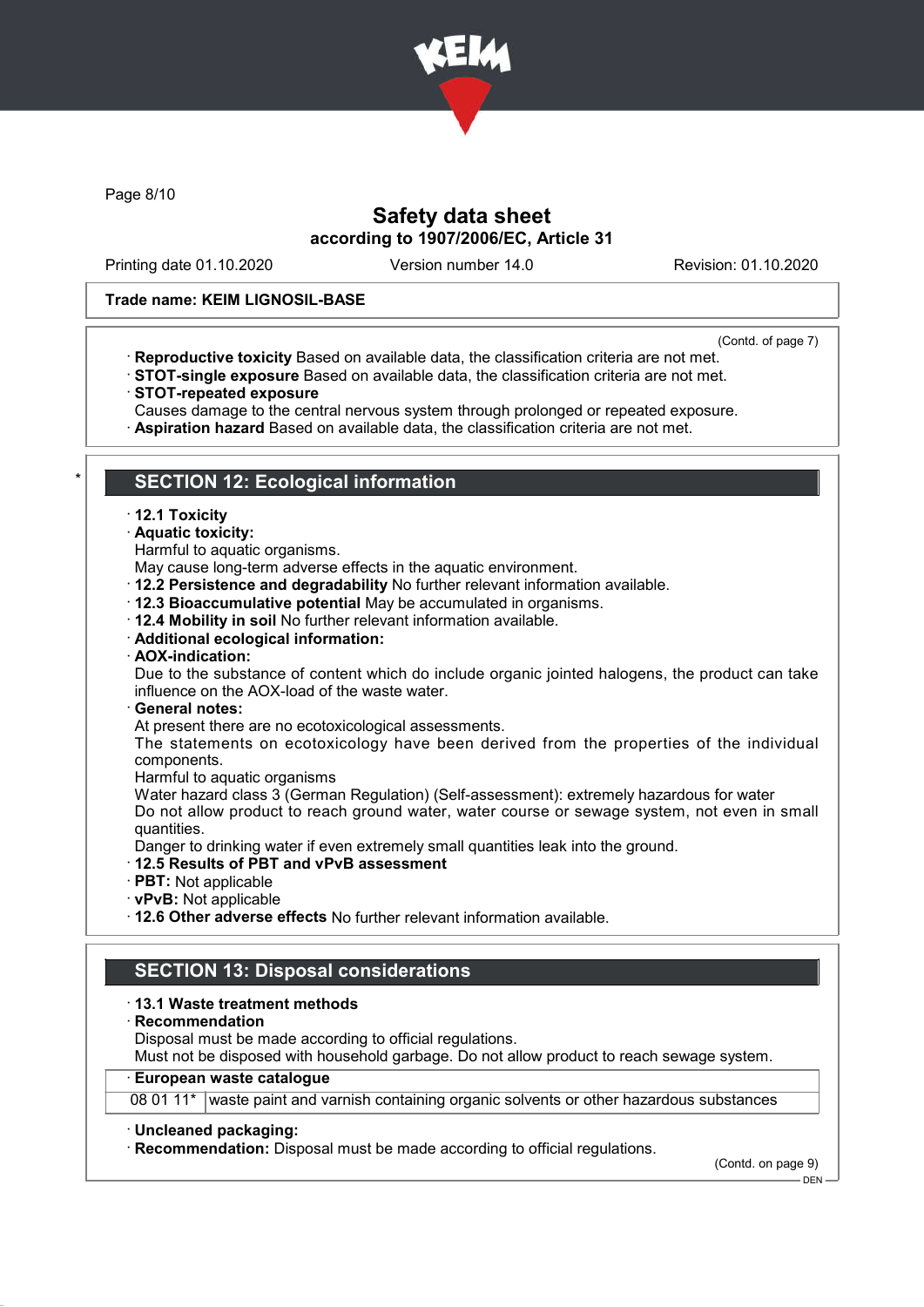

Page 9/10

## Safety data sheet according to 1907/2006/EC, Article 31

Printing date 01.10.2020 Version number 14.0 Revision: 01.10.2020

(Contd. of page 8)

### Trade name: KEIM LIGNOSIL-BASE

· Recommended cleansing agents: Water, if necessary with cleansing agents.

SECTION 14: Transport information · 14.1 UN-Number · ADR, IMDG, IATA Void · 14.2 UN proper shipping name **ADR, IMDG, IATA** Void · 14.3 Transport hazard class(es) · ADR, IMDG, IATA · Class Void · 14.4 Packing group · ADR, IMDG, IATA Void · 14.5 Environmental hazards: · Marine pollutant: No · 14.6 Special precautions for user Mot applicable · 14.7 Transport in bulk according to Annex II of Marpol and the IBC Code Not applicable · Transport/Additional information: No dangerous good in sense of these transport regulations. · UN "Model Regulation": Void

## **SECTION 15: Regulatory information**

- · 15.1 Safety, health and environmental regulations/legislation specific for the substance or mixture
- · Labelling according to Regulation (EC) No 1272/2008 For information on labelling please refer to section 2 of this document.
- · Directive 2012/18/EU
- · Named dangerous substances ANNEX I None of the ingredients is listed.
- · DIRECTIVE 2011/65/EU on the restriction of the use of certain hazardous substances in electrical and electronic equipment – Annex II
- None of the ingredients is listed.
- · National regulations:
- · Waterhazard class: Water hazard class 3 (Self-assessment): extremely hazardous for water.
- · Other regulations, limitations and prohibitive regulations
- · Please note:
- TRGS 200 (Germany)

(Contd. on page 10)